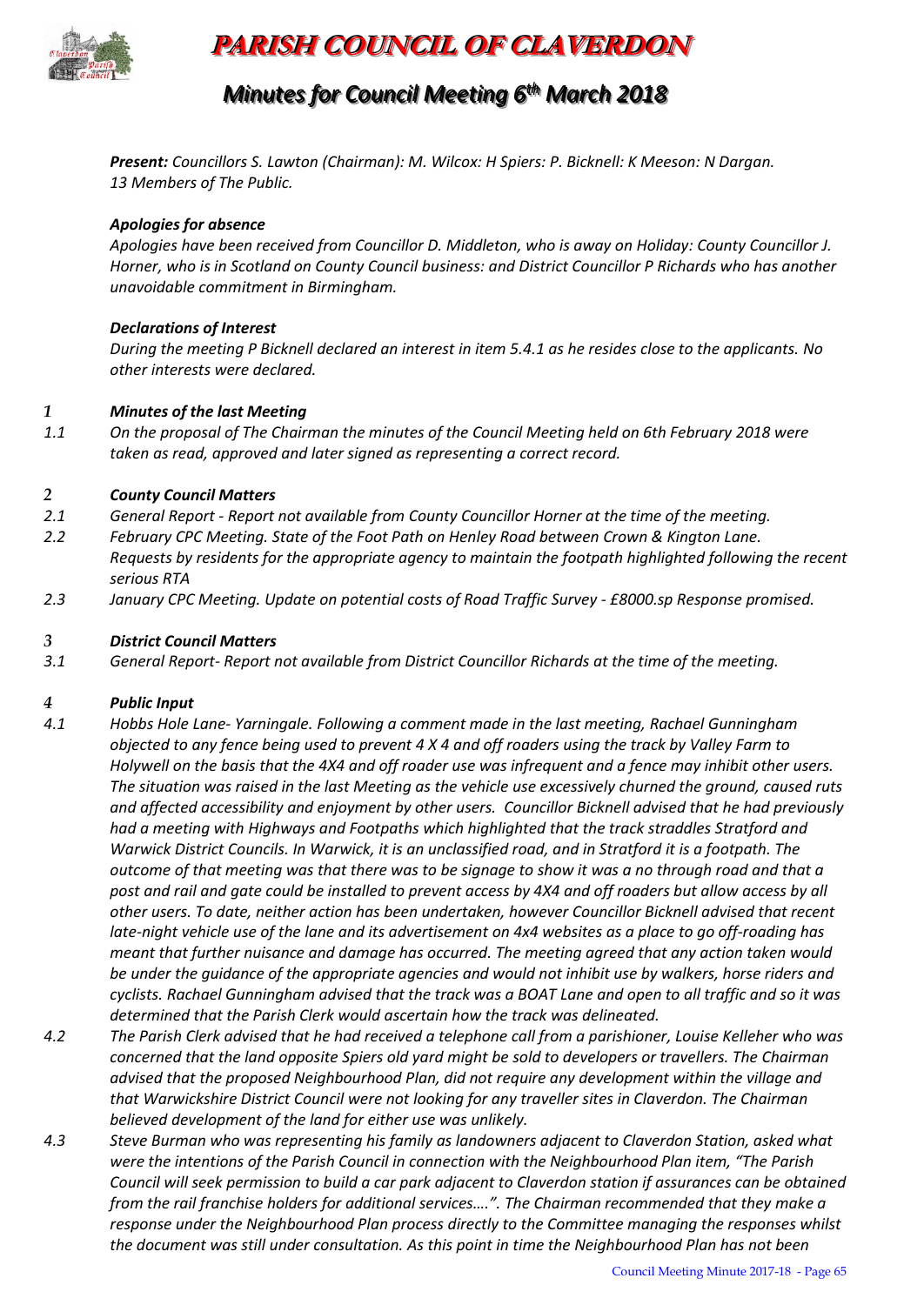*adopted* and therefore the *meeting was unable to comment. Steve Burman thanked the meeting for their time and confirmed that the Railway Franchise had made contact and that as the landowners they were not against the possibility of the idea of a carpark.* 

*4.4 Steve Day raised a serious concern over the soil extraction from Spiers Haulage Yard site and whether it met the planning requirements especially as earth had been deposited external to the site. The Chairman undertook to speak to the Planning Officer and requested the Parish Clerk to email the SDC Planning Department to request whether there has been a breach of planning consent and a Stop order if a breach has occurred.*

## *5 Planning.*

- *5.1 Update on previously considered applications.*
- *5.1.1 Land Adjacent to Lakeside, Breach Lane- 17/03791/FUL - Erection of a detached single-storey dwelling and associated works including the installation of an air source heat pump and solar thermal panels Application Approved.*
- *5.1.2 Tally Ho and Beam End, Church Road, Claverdon CV35 8PD – 17/03537/LBC&FUL – Demolition of existing and build of new extension as above, and addition of conservation roof windows to rear elevation; minor internal alterations and refurbishment; alterations to car parking area, garden landscaping and paving. Application approved.*
- *5.2 Applications Responded to Inter-meeting*

## *5.3 Applications for Discussion at this meeting.*

- *5.3.1 The Old Butcher's Shop – 18/00205/FUL Demolition, alteration and extension following a change of use and conversion of shop to create a 2-bedroom dwelling; alterations to existing dwelling. The application was discussed, and it was agreed that an objection should be recorded on the grounds that the development fails to maximise the opportunities for the site. Namely, the proposal is a poor development of part of a listed building just to enable an unlisted building to be developed. This proposal would be detrimental to the Conservation area. It was seen as more beneficial to leave the listed building as a separate dwelling and have a separate dwelling located on the site more befitting the Village Design Statement. The Chairman encouraged the applicants to attend the Parish Council Meeting if future applications are submitted.*
- *5.3.2 The Laurels -18/00443/FUL Erection of a detached domestic garage and removal of Scots Pine (T5) and mixed-species Tree Group G3. The application was discussed, and it was agreed to object to the proposal on the grounds that -The building of the house involved the removal of several trees from the site and removal of further trees as would be required in this proposal, in a conservation area is not acceptable The original application for a building on this site included a garage but was not approved with this arrangement and was subsequently withdrawn. It only became acceptable in a reduced form and without the garage. In the Parish Council's response at that time, It was requested that a permanent restriction on further outbuildings should be included to prevent re-instatement of the garage. This request remains.*
- *5.3.3 CPC Recreation Ground Tree – 18/00371/TREE - T2 (T31A) - alder – Fell. As the applicant is Claverdon Parish Council, the decision made by the Planning Department will be advised at the next meeting*
- *5.3.4 Old Vicarage – 18/00361/VARY – Amended layout. The application was discussed at the meeting with the Applicant in attendance & the decision was made to submit a response of No Representation.*
- *5.3.5* **The Hollies –** *18/0411/FUL - Rear/side extension and raising of roof to create two storey dwelling. As the plans were not available at the meeting, the Parish Clerk will circulate the details to the Councillors and secure a response outside of the meeting.*
- *5.3.6 The Beech House – 18/00/403/FUL – Two storey rear extension, front porch and alterations to dwelling. The application was discussed at the meeting and the decision was made to submit a response of No Representation*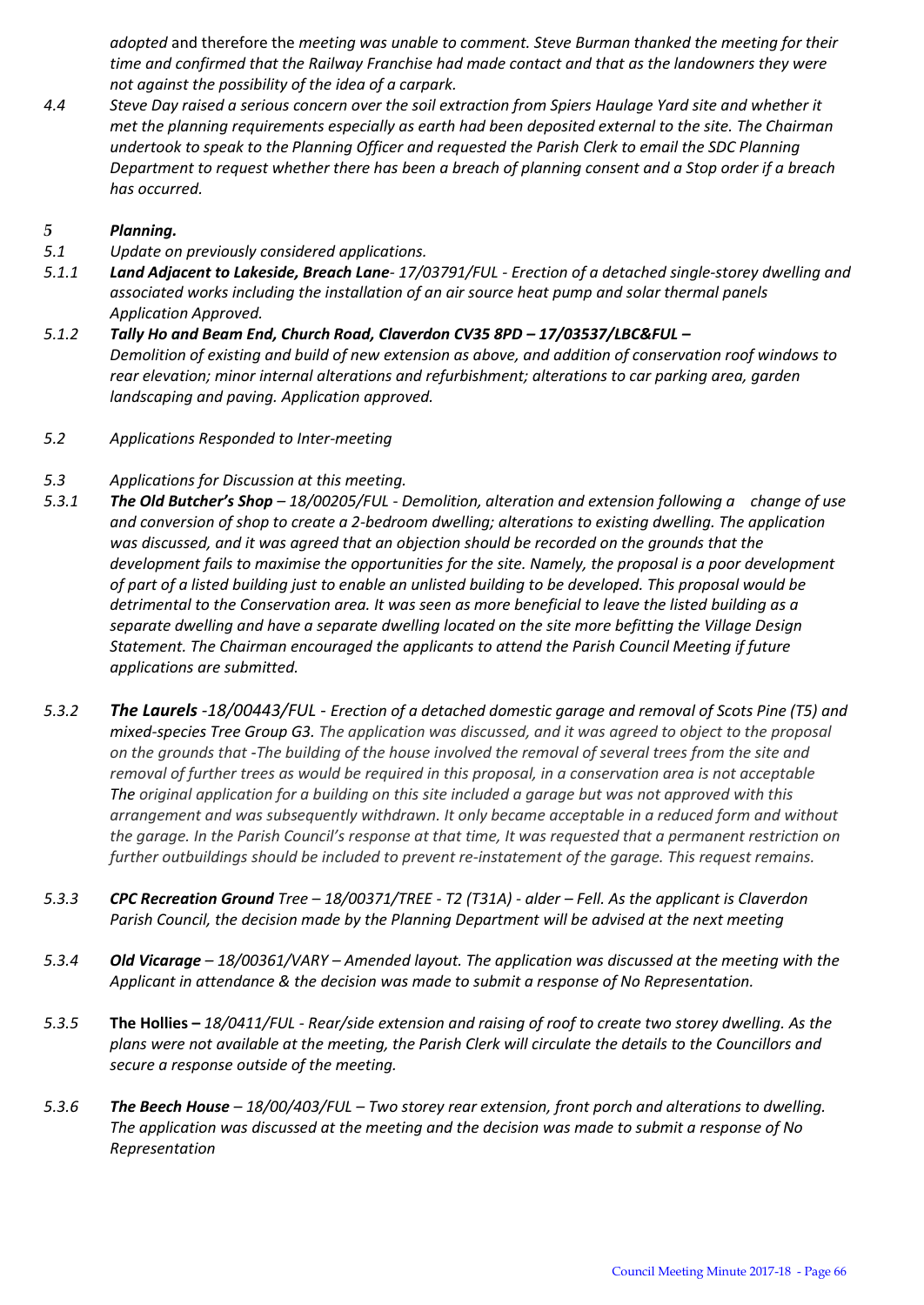## *5.4 Other Planning Issues*

*5.4.1 Oak Tree Farm, Buttermilk Lane - 17/03451/FUL - Single storey rear extension and erection of barn outbuilding to rear.* 

*Application discussed at February meeting and the response was agreed to object on the grounds of intrusion into the Greenbelt and over development of the site.* 

*The Applicants attended the meeting to advise that the proposed barn was not overlooked, have a low roof line and is needed to secure equipment to maintain the land for personal equestrian purposes. The Applicants advised that the Planning Officer may require the application to be split into two. Following queries raised by some Councillors and further discussion, it was agreed to withdraw the objection and to make a response to the Planning Officer of No Representation.*

*5.4.2 St Michael's Road No 2 – Retrospective permission for the construction of a boundary wall. Application was refused on the grounds that it represents an inappropriate form of development in the green belt and is harmful to the openness and visual amenity, and that the 2m high pillars make it too dominant in the street scene.* 

*Noting that there has apparently not been any action taken since refusal of this Application to bring the wall within permitted dimensions, a request was made, at the last meeting, to determine the current situation. It is intended to submit an appeal against the decision but has not yet been undertaken. Some Councillors have received requests from parishioners for an update on resolving the matter. The Parish Council had previously received assurances form the home owner that they would resolve the matter expediently. Following discussion, it was resolved that the Parish Clerk would contact the Planning Case Officer to press for an early resolution*

*5.4.3 Claverdon Hall Farm - Proposed Diversion of Public Footpath SD176 following the previous consent of planning application 15/00805/COUQ namely: Prior approval notification for the change of use of agricultural buildings to three dwellings with associated curtilages. Following discussion, the meeting agreed that the footpath should remain in its current location and that the property owner be required to make the footpath passable as per previous requests.* 

#### *6 Neighbourhood Plan*

*Update on current situation. The responses received to-date have been circulated to the Neighbour Plan Committee members. The consultation period ends on 9th March 2018.* 

## *7 Recreation Field*

- *7.1.1 Update on Planning Application for the pavilion. The Chairman met with the Planning Officer to discuss his concerns over the application. It has been agreed to make certain adjustments and re- submit the revised application. Update at the next meeting.*
- *7.1.2 The banner placed on the front of the pavilion was not intended to be permanent. The Parish Clerk to advise Charlie Waterworth to remove the banner and only display on match dates as previously agreed.*
- *7.1.3 Councillor Meeson asked whether there would be a committee to oversee the pavilion once all the work had been completed and if so, would a member of the Parish Council be involved. The Chairman believed it would be advisable to have a group with a watching brief and if that happened, it was important to have a Councillor involved.*

#### *8 Footpaths /Bridlepaths*

#### *9 Yarningale Common*

- *9.1 Mr. J Parrott has requested to remove up to 6 tall, unstable trees from the edge of Yarningale which overhang power lines by his property – Meadow Wood. Following discussion, the request was approved. All costs to be borne by Mr. Parrott.*
- *9.2 Request for Easement for water supply to Hobs Hole Cottage. An Easement has been requested to install pipework to improve the water supply pressure to the cottage. Costs to be borne by the applicant, Mr. Holt. The meeting discussed the request and agreed to grant the easement.*
- *9.3 James Ward advised that 2 dogs, in separate incidents, had sustained serious cut injuries whilst on the Common. It would be very useful if the dog owners could let the Parish Clerk know the location they believe the injuries were sustained as the meeting wished to investigate the matter further.*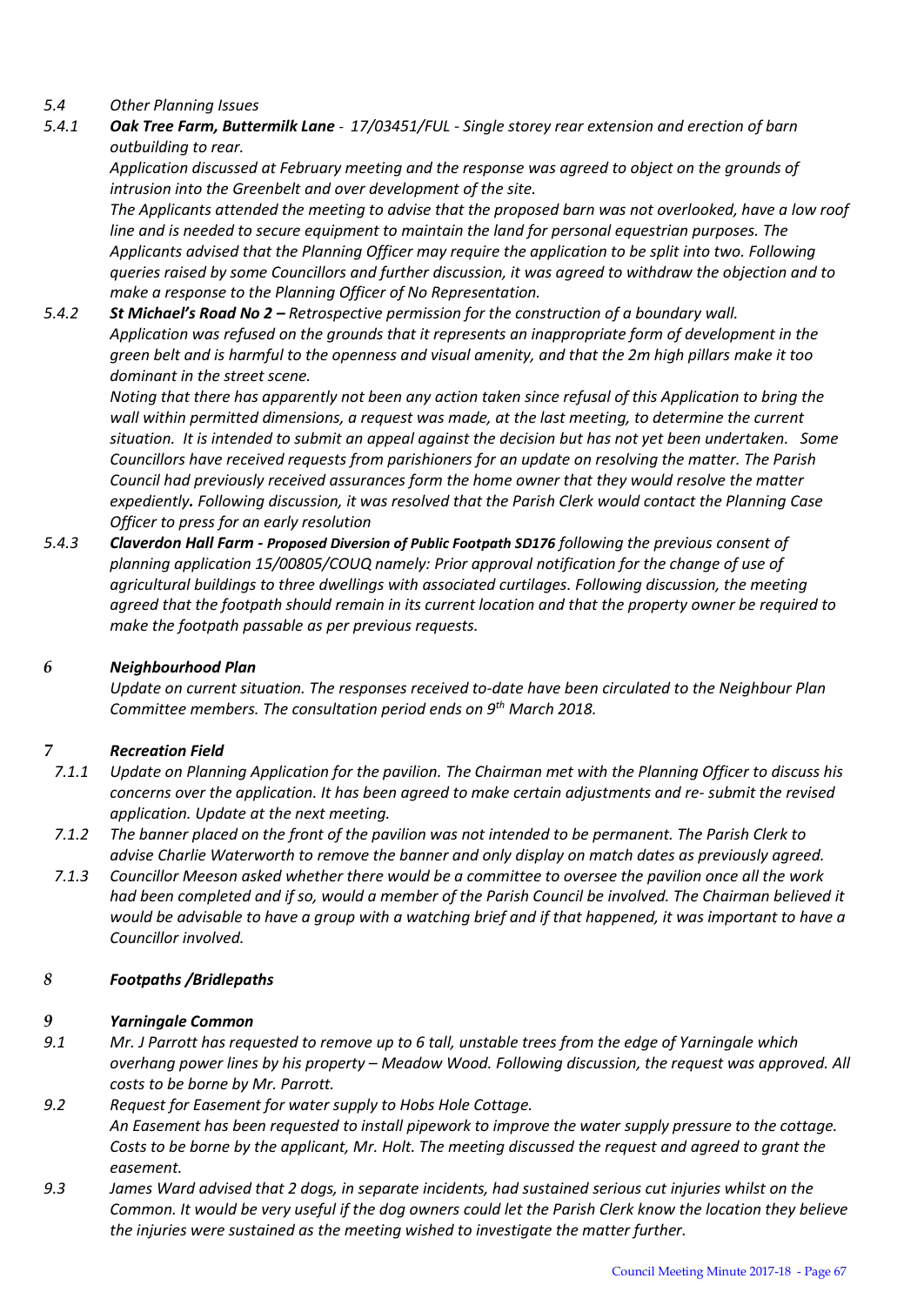## *10 Dorothea Mitchell Hall*

- *10.1 Councillor Spiers advised that there is a review of maintenance required at the Hall and that she has requested that the external light for the ramp walkway be prioritised on the list.*
- *10.2 The focus remains on the long-term viability of the Hall whilst there are few Wedding Parties booked. Councillor Spiers advised that following a review of finances it was estimated that with the funds currently held, DM Hall may survive for up to 5 years. Bookings remained a priority to secure the future of this important community facility and the installation/use of WIFI was being researched.*

## *11 General Other matters including any arising from Earlier Meetings and not already covered.*

- *11.1 Archiving of Parish Council Records. Following discussion, Councillor Spiers kindly offered to see whether there was any room at DM Hall to accommodate some of the archives. The Chairman requested Margo Key to put a proposal to the meeting for an effective solution.*
- *11.2 Councillor Spiers advised that there were surplus funds available to contribute to the Play Area and these funds needed to be deposited. It was agreed that any surplus funds should be deposited with the funds gained from The Village Fete.*
- *11.3 Councillor Wilcox raised the issue of increased pavement parking especially by delivery drivers and tradesmen. The Chairman acknowledged his concerns along with the difficulties this posed pedestrians.*
- *11.4 It was noted that the Police are undertaking sporadic speed checks in the village and it is hoped that this is a direct result of parishioner input as requested in last Month's Parish Magazine. Thank you to all those residents who have contributed.*

## *12 Post Received*

## *12.1 Alcester North SNT*

*Weekly update and prompt w/c 4th February 2018 - No Claverdon items. (Circulated by e-mail).*

## *12.2 Warwickshire Police and Crime Commissioner*

*February Monthly Report. (Circulated by e-mail).* 

#### *12.3 South Warwickshire Clinical Commissioning Group*

*Notice of Invitation to 'Have your Say Day on 14th March at Stratford Hospital - and opportunity to keep up to date with what is happening locally in health and care services, listen to the progress that has been made and feedback opinions on current services and help to shape new ones. (Circulated by e-mail, Posted on Noticeboards and website).* 

#### *12.4 Alcester North SNT*

*Weekly update and prompt w/c 4th February 2018 - One Claverdon item. Suspicious Circumstances. Langley Road. White van with three men on-board seen acting suspiciously in the area. The men were described as "Indian". (Circulated by e-mail).*

#### *12.5 WCC Public Health*

*Information release regarding £300,000 being spent on Homelessness in The County. (Circulated by e-mail).* 

#### *12.6 SDC Policy Officer for Older People-*

*Invitation to attend Senior Citizens Action Network on 24th April 2018 - circulated by email.* 

#### *12.7 Alcester North SNT*

*Weekly update and prompt w/c 25th February 2018 - Two Claverdon items. Theft of heating oil, Glebe Road & suspicious circumstances Kington Lane. (Circulated by e-mail).*

#### *12.8 CIL training for Parish Councillors*

*SDC email on Community Infrastructure Levy course and presentation details (Circulated by email).* 

#### *12.9 SDC – Leisure*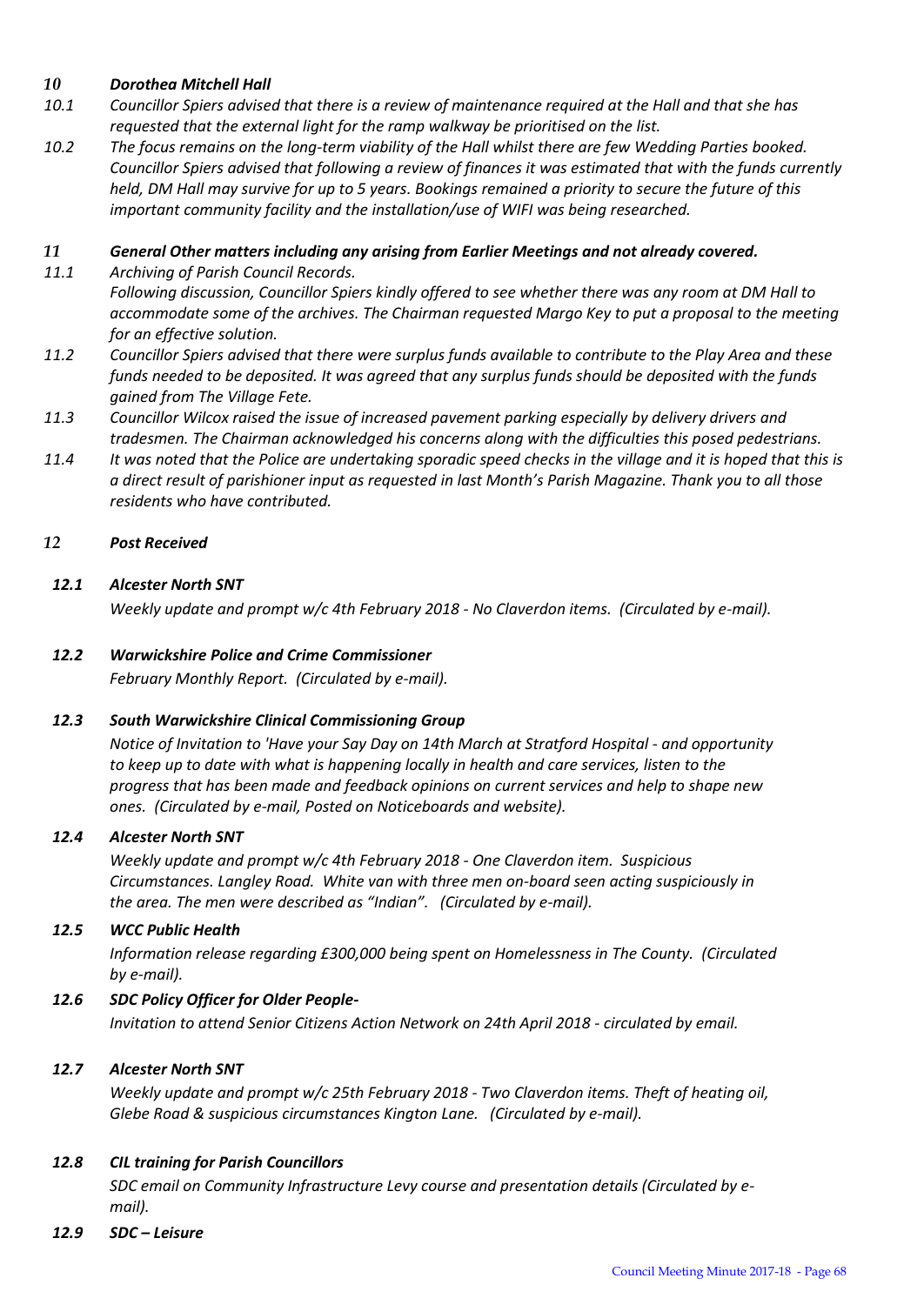*Challenge from Sport for the nation to beat one billion steps daily between 17th and 23rd March. New Sport Relief App. Has been released setting up Stratford District League' which can be joined. (Circulated by e-mail).* 

## *12.10 WCC via WALC*

*Notification of release of a 'Rural Growth Plan' for Warwickshire. The plan compliments the ambitions of the Coventry and Warwickshire Strategic Economic Plan which also recognises the potential inherent in the County's rural economy and can be viewed using the link The plan can be viewed at http://www.warwickshire.gov.uk/ruralplan. (Circulated by e-mail).* 

#### *12.11 WCC - Public Health*

*Public Information Document - Reminder for resident to be good neighbour as freezing temperatures continue. (Circulated by e-mail).* 

### *12.12 SDC*

*Release of Draft Development Requirements Supplementary Planning Document -one of a number of SPDs that accompanies the Core Strategy, and it provides detailed advice and guidance to applicants when submitting planning applications. When finished (adopted), it will be used by Stratford-upon-Avon Council to help reach decisions on whether to approve or refuse planning applications. Included is an invitation to attend two drop in days at Southam on 15th March and Elizabeth House Stratford on 28th March. Comments invited on line or by e-mail. (Circulated by e-mail).* 

## *12.13 Local Council Public Advisory Service*

*notification that the Committee on Standards in Public Life is undertaking a review of Local Government Ethical Standards and a consultation is being undertaken, inviting comment from a wide range of officials etc.., including Parish Councillors. Information, submission guidelines, and consultation questions can be found in the consultation document at https://www.gov.uk/government/consultations/local-government-ethical-standardsstakeholder-consultation (Circulated by e-mail).* 

#### *12.14 Rural Services Network - forwarded by Councillor J. Horner*

*e-mail giving link to view the minutes of the West Midlands Regional Meeting held on 12th February at Stratford. Presentations included Local Health and wellbeing in Rural Areas: Technology enabled care in Rural Health Systems. : Long term funding and provision of social care .(Circulated by e-mail).* 

#### *12.15 Alcester North SNT*

*Weekly update and prompt w/c 4th March 2018 - One incident reported in Claverdon - Residential Burglary in Church Road, when two males were discovered in the property having entered through the Conservatory. Made off through the hedge in to Langley Road. (Circulated by e-mail).*

#### *12.16 Warwick Rural West SNT*

*Monthly newsletter for March. (Circulated by e-mail).*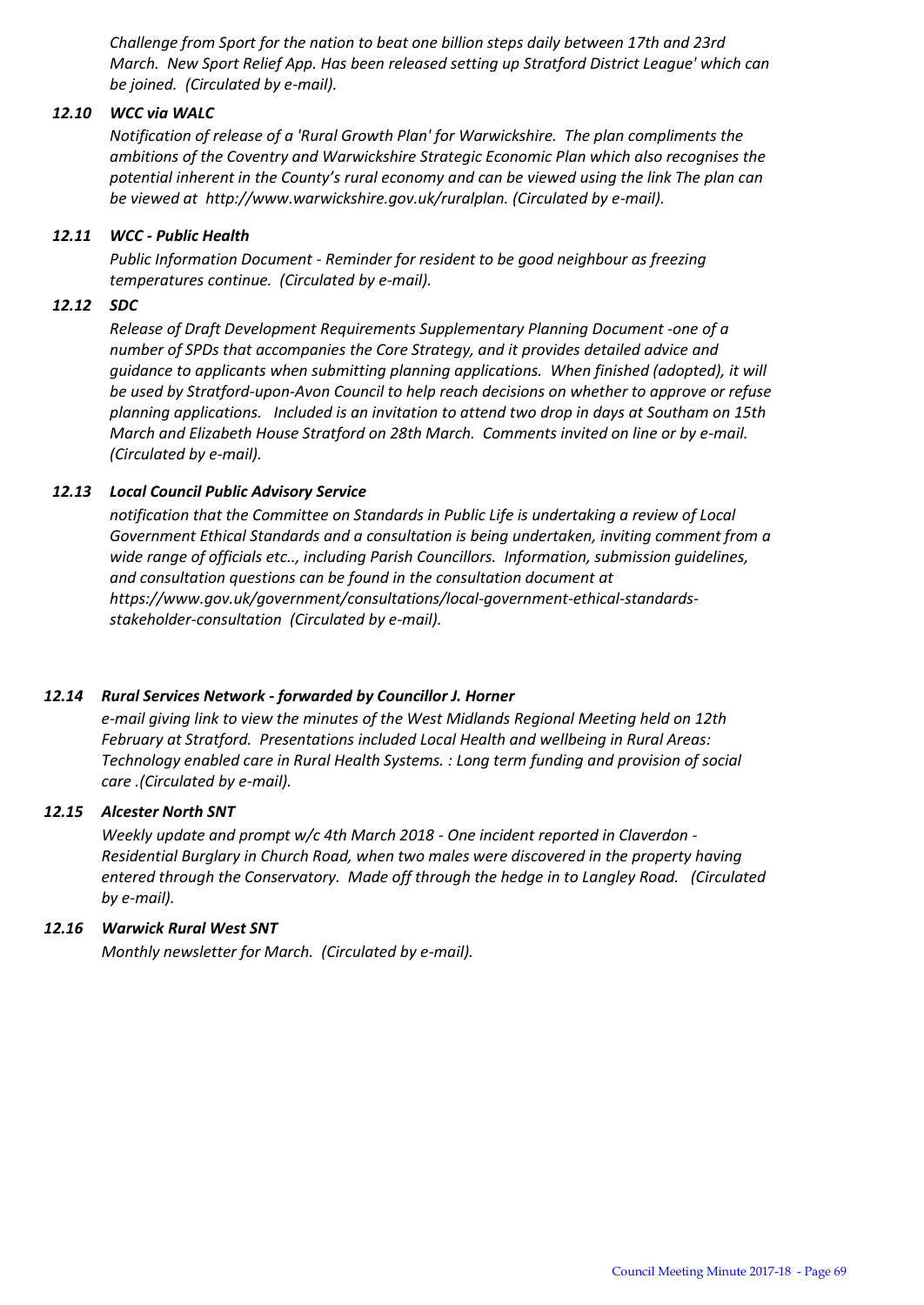# *13 Finance*

## *13.1 To authorise payments due to date, and approve the account projection to end March 2018*

|             |                                                                  | Current<br><b>Account</b> |                 |               |                            |              |
|-------------|------------------------------------------------------------------|---------------------------|-----------------|---------------|----------------------------|--------------|
| <b>Date</b> | <b>Item</b>                                                      | <b>Cheque No</b>          | <b>Deposits</b> | <b>Debits</b> | Deposit<br><b>Accounts</b> | <b>Total</b> |
| 28 Feb 18   | <b>Projected Balance</b>                                         |                           | £25,204.01      |               | £36,333.72                 | £61,537.73   |
|             |                                                                  |                           |                 |               |                            |              |
|             | <b>Payments for Approval</b>                                     |                           |                 |               |                            |              |
| 06 Feb 18   | Xtreme Tree Care - Fell Trees adjacent to                        | 2166                      |                 | £480.00       |                            | $-£480.00$   |
| 15 Feb 18   | Dingleberry Cottage<br>Severn Trent - Pavilion Water Supply      | <b>DDI</b>                |                 | £33.54        |                            | $-£33.54$    |
| 06 Mar 18   | Claverdon PCC - Room Hire for Defibrillator<br><b>Training</b>   | 2167                      |                 | £29.00        |                            | $-E29.00$    |
| 06 Mar 18   | Opus Energy - Pavilion Electricity Bill to 20th<br>September     | <b>DDI</b>                |                 | £17.51        |                            | $-£17.51$    |
| 06 Mar 18   | M.G. Key - February Payment                                      | 2168                      |                 | £242.40       |                            | $-E242.40$   |
| 06 Mar 18   | R. C. Lees - February Salary and Admin. Expenses.                | 2169                      |                 | £528.88       |                            | $-E528.88$   |
|             | <b>Item</b>                                                      | Amount                    |                 |               |                            |              |
|             | Salary                                                           | £586.00                   |                 |               |                            |              |
|             | <b>Office Allowance</b>                                          | £18.00                    |                 |               |                            |              |
|             | Postage                                                          | £5.22                     |                 |               |                            |              |
|             | Travel including 21.0 Vehicle Miles                              | £9.70                     |                 |               |                            |              |
|             | Printer Ink Supply                                               | £24.16                    |                 |               |                            |              |
|             | Lever Arch File and Section Dividers for<br>2018 - 2019 Accounts | £3.00                     |                 |               |                            |              |
|             | Less Tax Paid to H.M.R.C. (Cheque No. 2170)                      | $-£117.20$                |                 |               |                            |              |
|             | <b>Total</b>                                                     | £528.88                   |                 |               |                            |              |
| 06 Mar 18   | H.M.R.C. - February PAYE                                         | 2170                      |                 | £117.20       |                            | $-f117.20$   |
| 16 Mar 18   | Severn Trent - Pavilion Water Supply                             | <b>DDI</b>                |                 | £33.54        |                            | $-E33.54$    |
|             | <b>Receipts and /or Transfers</b>                                |                           |                 |               |                            |              |
| 31 Mar 18   | Interest on Reserve and Deposit Accounts                         |                           |                 |               | £10.54                     | £10.54       |
| 31 Mar 18   | <b>Projected Balance</b>                                         |                           | £23,721.94      |               | £36,344.26                 | £60,066.20   |

- *13.1.2 It was previously agreed with the owner of Dingleberry Cottage that the cost of tree felling was to be shared equally with Claverdon Parish Council. The Parish Clerk advised that the owner did not now want to do this as they maintained that past tree work undertaken with the previous owner of Dingleberry Cottage was borne in full by the Parish Council. The meeting discussed the matter and decided that the owner must adhere to the agreed arrangement that was made prior to felling the tree and that any arrangement with a previous owner did not set a precedent. The Parish Clerk to request the agreed payment to be made.*
- *13.2 To approve the Budget for 2018-19. The meeting discussed the Budget and approved the budget for 2018- 2019 as attached.*

# *14 Meeting Dates*

*14.1 Dates agreed to end of the year are: April 3rd: May 8th (Annual Parish Meeting at 6:30 p.m. followed by Council Meeting): June 5th: July 2nd : September 4th: October 2nd: November 6th: December 4th: January 8th : February 9th: March 2019.*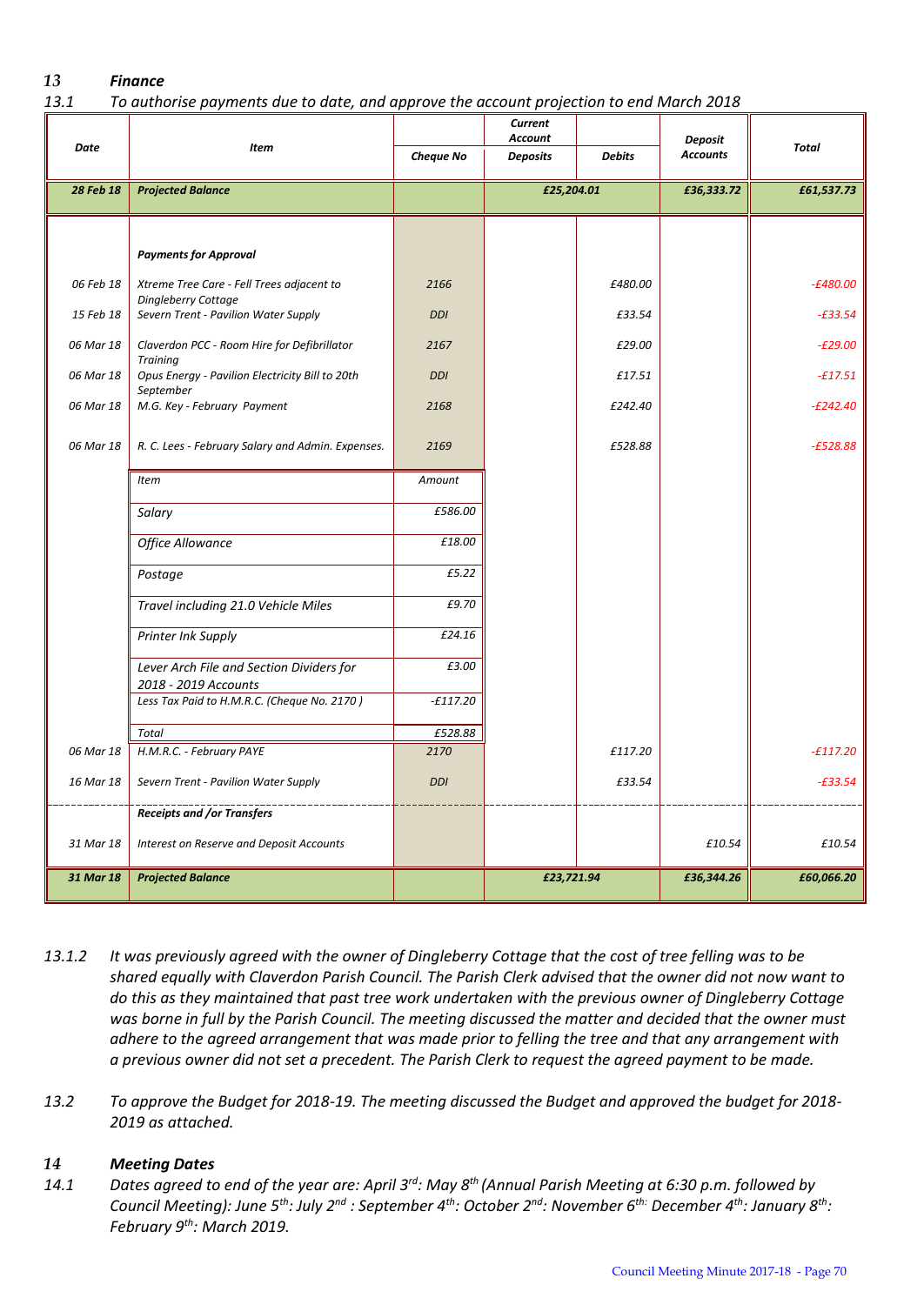|                                          | 2018 - 2019 Proposal |             | Projection for 2019 - 2020 |                |             | Projectio for 2020 - 2021                |             |             |                            |
|------------------------------------------|----------------------|-------------|----------------------------|----------------|-------------|------------------------------------------|-------------|-------------|----------------------------|
| Item                                     | Anticipated          | Contingency | Total Incl.<br>Contingency | Anticipated    | Contingency | <b>Total Incl.</b><br><b>Contingency</b> | Anticipated | Contingency | Total Incl.<br>Contingency |
| Receipts                                 |                      |             |                            |                |             |                                          |             |             |                            |
| Precept including                        | £26,000              |             | £26,000                    | £30,000        |             | £30,000                                  | £31,000     |             | £31,000                    |
| Recreation Field                         | £750                 |             | £750                       | £900           |             | £900                                     | £900        |             | £900                       |
| <b>Bank Interest</b>                     | £50                  |             | £50                        | £50            |             | £50                                      | £75         |             | £75                        |
| <b>Rent and Easements</b>                | £290                 |             | £290                       | £290           |             | £290                                     | £290        |             | £290                       |
| Play Areas Grants and<br>Fundraising     | £25,000              |             | £25,000                    |                |             | $\Omega$                                 |             |             | $E_0$                      |
| <b>Pavilion Re-build Grants</b>          | £110,000             |             | 110000                     |                |             | $\mathbf{0}$                             |             |             | $\overline{0}$             |
| Verges mowing reclaim from<br><b>SDC</b> | £520                 |             | £520                       | £520           |             | £520                                     | £520        |             | £520                       |
| Neighbourhood Plan                       |                      |             | £0                         | £0             |             | £0                                       |             |             | £0                         |
| Miscellaneous                            |                      |             | $\pounds0$                 | $\overline{0}$ |             | £0                                       |             |             | £0                         |
| <b>VAT</b> Reclaimed                     | £31,000              |             | £31,000                    | £1,000         |             | £1,000                                   | £2,000      |             | £2,000                     |
| <b>Total Income</b>                      | £193,610             | £0          | £193,610                   | £32,760        | £0          | £32,760                                  | £34,785     | £0          | £34,785                    |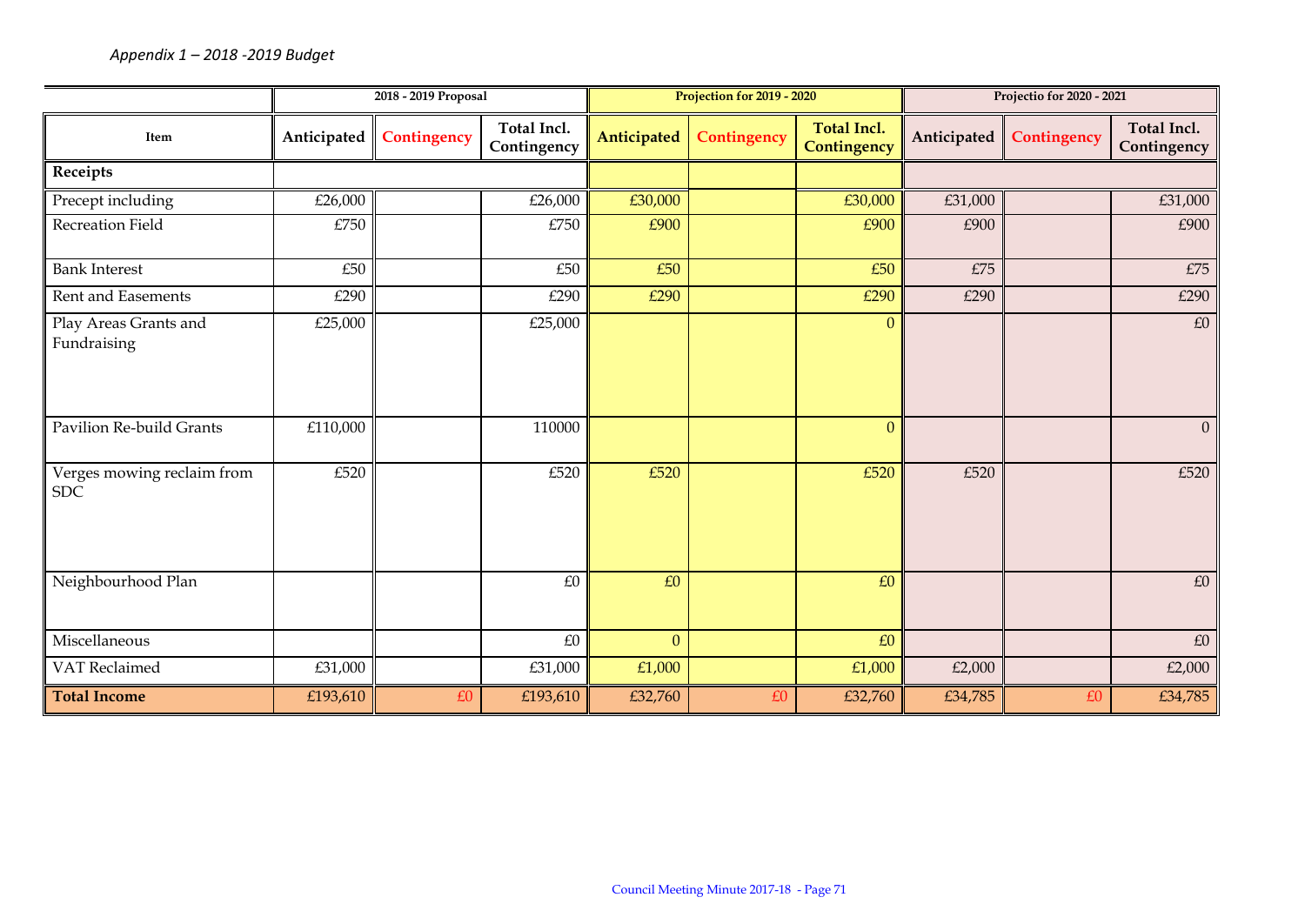| Item                                                                                         | Anticipated | Contingency          | Total Incl.<br>Contingency | Anticipated | Contingency                | <b>Total Incl.</b><br>Contingency | Anticipated               | Contingency | Total Incl.<br>Contingency |
|----------------------------------------------------------------------------------------------|-------------|----------------------|----------------------------|-------------|----------------------------|-----------------------------------|---------------------------|-------------|----------------------------|
| Expenditure                                                                                  |             |                      |                            |             |                            |                                   |                           |             |                            |
| Administration                                                                               |             |                      |                            |             |                            |                                   |                           |             |                            |
| Clerk's Salary                                                                               | £7,500      |                      | £7,500                     | £7,500      |                            | £7,500                            | £7,500                    |             | £7,500                     |
| Clerk's & Admin Expenses                                                                     | £1,200      |                      | £1,200                     | £1,200      |                            | £1,200                            | £1,200                    |             | £1,200                     |
| <b>Total Administration</b>                                                                  | £8,700      | £0                   | £8,700                     | £8,700      | E <sub>0</sub>             | £8,700                            | £8,700                    | £0          | £8,700                     |
|                                                                                              |             | 2018 - 2019 Proposal |                            |             | Projection for 2019 - 2020 |                                   | Projectio for 2020 - 2021 |             |                            |
| Item                                                                                         | Anticipated | Contingency          | Total Incl.<br>Contingency | Anticipated | Contingency                | <b>Total Incl.</b><br>Contingency | Anticipated               | Contingency | Total Incl.<br>Contingency |
| <b>Recreation Field</b>                                                                      |             |                      |                            |             |                            |                                   |                           |             |                            |
| Mowing                                                                                       | £1,600      |                      | £1,600                     | £1,600      |                            | £1,600                            | £1,600                    |             | £1,600                     |
| Other Field work                                                                             | £950        |                      | £950                       | £950        |                            | £950                              | £950                      |             | £950                       |
| Play Area Maintenance                                                                        | £200        |                      | £200                       | £200        |                            | £200                              | £250                      |             | £250                       |
| Playgrounds - create new all<br>ages playground on Station<br>Road Side of Recreation Field. | £35,000     |                      | £35,000                    |             |                            | £0                                |                           |             | $\pounds0$                 |
| Pavilion<br>Refurbishment/Rebuild                                                            | £100,000    |                      | £100,000                   | £500        |                            | £500                              | £500                      |             | £500                       |
| Pavilion Maintenance and<br><b>Services</b>                                                  | £500        |                      | £500                       |             |                            | £0                                |                           |             | $\pounds0$                 |
| <b>Total Recreation Field</b>                                                                | £138,250    | £0                   | £138,250                   | £3,250      | £0                         | £3,250                            | £3,300                    | £0          | £3,300                     |
| <b>Yarningale Common</b>                                                                     |             |                      |                            |             |                            |                                   |                           |             |                            |
| Major Work                                                                                   |             | 2000                 | £2,000                     | £0          | 2000                       | £2,000                            |                           | 2000        | £2,000                     |
| Mowing                                                                                       | £2,000      |                      | £2,000                     | £2,000      |                            | £2,000                            | £2,000                    |             | £2,000                     |
| Maintenance                                                                                  | £1,000      | 1000                 | £2,000                     | £1,000      | 1000                       | £2,000                            | £1,000                    | 1000        | £2,000                     |
| <b>Total Yarningale Common</b>                                                               | £3,000      | £3,000               | £6,000                     | £3,000      | £3,000                     | £6,000                            | £3,000                    | £3,000      | £6,000                     |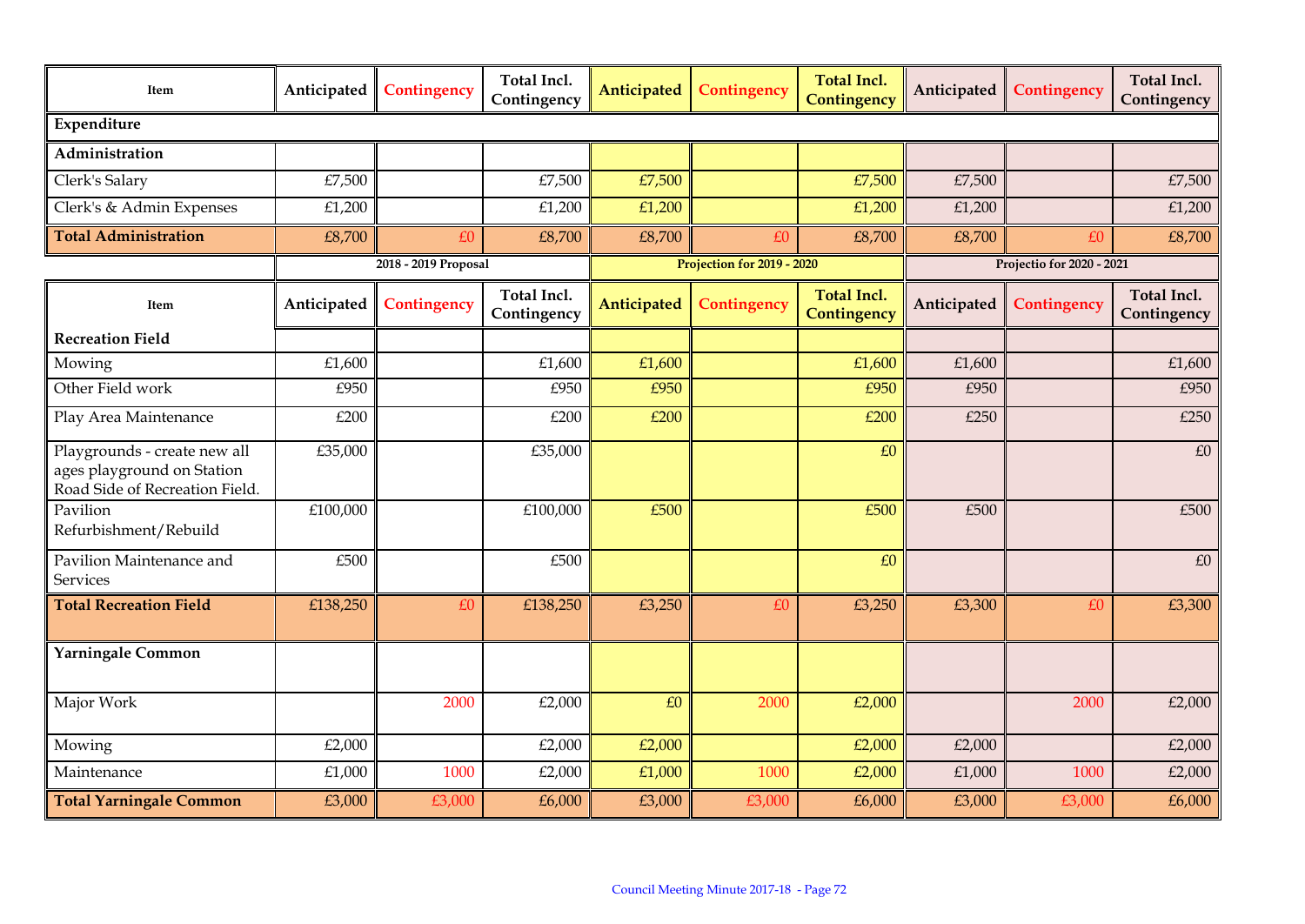| Item                                      | Anticipated | Contingency | <b>Total Incl.</b><br>Contingency | Anticipated    | Contingency | <b>Total Incl.</b><br>Contingency | Anticipated    | Contingency | <b>Total Incl.</b><br>Contingency |
|-------------------------------------------|-------------|-------------|-----------------------------------|----------------|-------------|-----------------------------------|----------------|-------------|-----------------------------------|
| <b>Other Village Areas</b>                |             |             |                                   |                |             |                                   |                |             |                                   |
| Village Green and Lye Green               | £700        |             | £700                              | £700           |             | £700                              | £700           |             | £700                              |
| Maintenance of Trees                      |             | £1,000      | £1,000                            | £0             | 1000        | £1,000                            | $\pounds 0$    | £1,000      | £1,000                            |
| Gritting (i.e. provision of Grit<br>bins) |             | £650        | £650                              | $\pounds0$     | 650         | £650                              | $\pounds0$     | £650        | £650                              |
| CLASP / Road Safety                       | £5,000      |             | £5,000                            | $\overline{0}$ |             | £0                                |                |             | £0                                |
| Verges Including Mowing                   | £3,500      |             | £3,500                            | £3,500         |             | £3,500                            | £3,500         |             | £3,500                            |
| Footpaths and Bridlepaths                 | £1,000      | £1,000      | £2,000                            | £1,000         | £1,000      | £2,000                            | £1,000         | £1,000      | £2,000                            |
| <b>Tattle Bank</b>                        |             | £1,000      | £1,000                            | $\Omega$       | £1,000      | £1,000                            | $\overline{0}$ | £1,000      | £1,000                            |
| <b>Total other Village areas</b>          | £10,200     | £3,650      | £13,850                           | £5,200         | £3,650      | £8,850                            | £5,200         | £3,650      | £8,850                            |
| Miscellaneous                             |             |             |                                   |                |             |                                   |                |             |                                   |
| Sundry S137 inc Donations                 | £750        | £250        | £1,000                            | £750           | £250        | £1,000                            | £750           | £250        | £1,000                            |
| Neighbourhood Plan                        |             |             | £0                                | £0             |             | £0                                |                |             | £0                                |
| Communications and<br>Noticeboards        | £1,000      | £500        | £1,500                            | £750           | £500        | £1,250                            | £750           | £500        | £1,250                            |
| Subscriptions                             | £500        |             | £500                              | £600           |             | £600                              | £600           |             | £600                              |
| Churchyard                                |             | £500        | £500                              | $\Omega$       | £500        | £500                              | $\Omega$       | £500        | £500                              |
| Courses, Seminars & Training              | £500        | 500         | £1,000                            | 200            | £200        | £400                              | £200           | 200         | £400                              |
| Hire of meeting Rooms etc.                | £350        |             | £350                              | £350           |             | £350                              | £350           |             | £350                              |
| Miscellaneous Non-Budgeted                |             | 1000        | £1,000                            |                | 1000        | £1,000                            |                | 1000        | £1,000                            |
| <b>Election Charges</b>                   |             | £500        | £500                              | 500            | £500        | £1,000                            | $\mathbf{0}$   | £500        | £500                              |
| <b>Total Miscellaneous</b>                | £3,100      | £3,250      | £6,350                            | £3,150         | £2,950      | £6,100                            | £2,650         | £2,950      | £5,600                            |